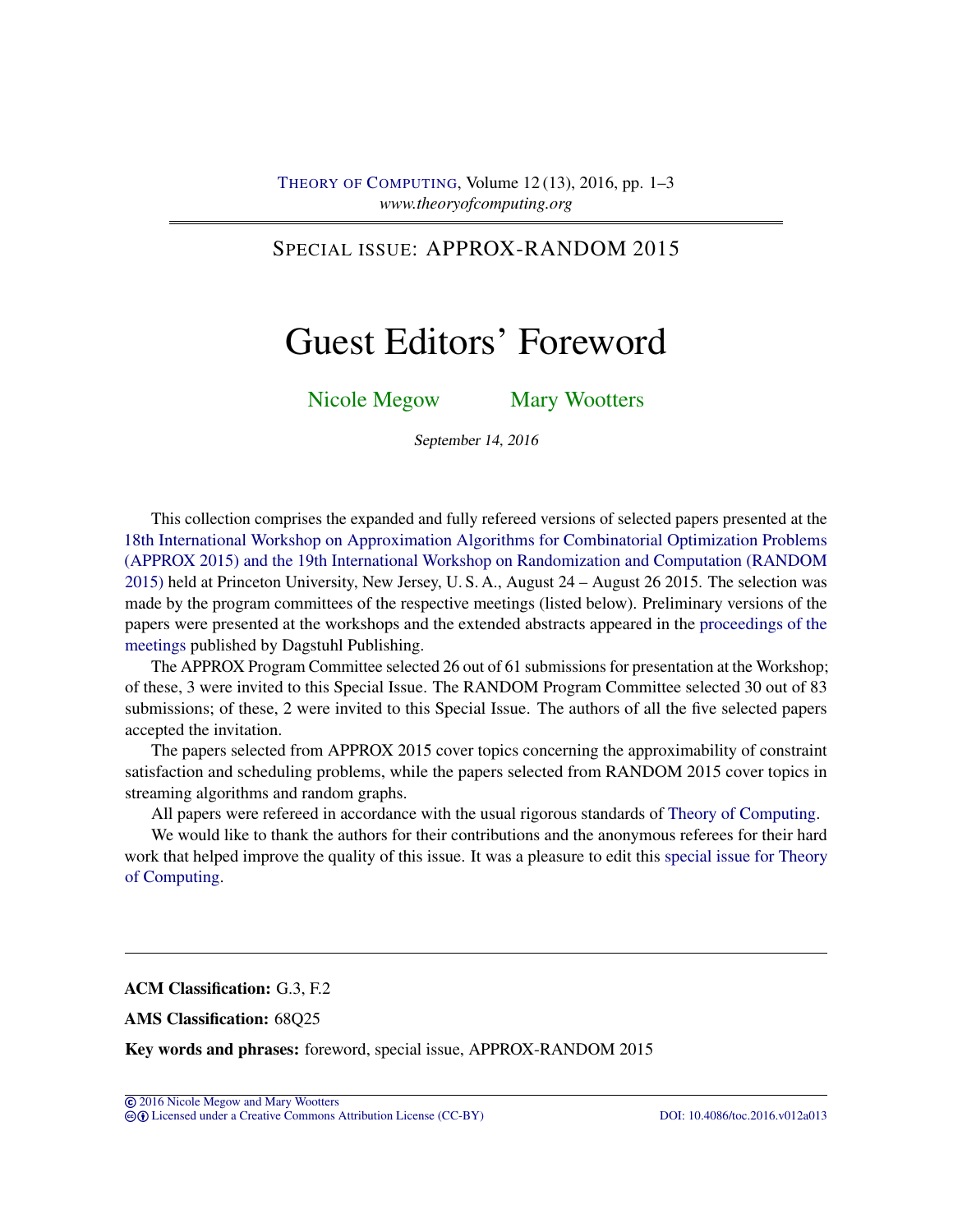#### NICOLE MEGOW AND MARY WOOTTERS

#### APPROX 2015 Program Committee

Parinya Chalermsook (MPII Saarbrücken, Germany) Michael Dinitz (Johns Hopkins University, USA) *Naveen Garg* (IIT Delhi, India) (Chair) Fabrizio Grandoni (IDSIA & University of Lugano, Switzerland) Sungjin Im (UC Merced, USA) Amit Kumar (IIT Delhi, India) Lap Chi Lau (Chinese University of Hong Kong) Nicole Megow (TU Munich, Germany) Harald Räcke (TU Munich, Germany) Rishi Saket (IBM IRL, India) Piotr Sankowski (University of Warsaw, Poland) Roy Schwartz (Princeton University, USA) René Sitters (VU Amsterdam, The Netherlands) David Steurer (Cornell University, USA) Chaitanya Swamy (University of Waterloo, Canada) Andreas Wiese (MPII Saarbrücken, Germany)

#### RANDOM 2015 Program Committee

Dimitris Achlioptas (University of California, Santa Cruz, USA) Alex Andoni (Columbia University, USA) Ken Clarkson (IBM Research – Almaden, USA) Anindya De (Northwestern University, USA) Hu Fu (Caltech, USA) Nick Harvey (University of British Columbia, Canada) Xin Li (Carnegie Mellon University, USA) Aleksander Madry (Massachusetts Institute of Technology, USA) Raghu Meka (University of California, Los Angeles, USA) Eric Price (University of Texas, Austin, USA) *Anup Rao* (University of Washington, USA) (Chair) Aaron Roth (University of Pennsylvania, USA) Mohit Singh (Microsoft Research, Redmond, USA) Ali Sinop (Simons Institute for the Theory of Computing, USA) Madhur Tulsiani (Toyota Technological Institute at Chicago, USA) David Woodruff (IBM Research – Almaden, USA) Mary Wootters (Stanford University, USA)